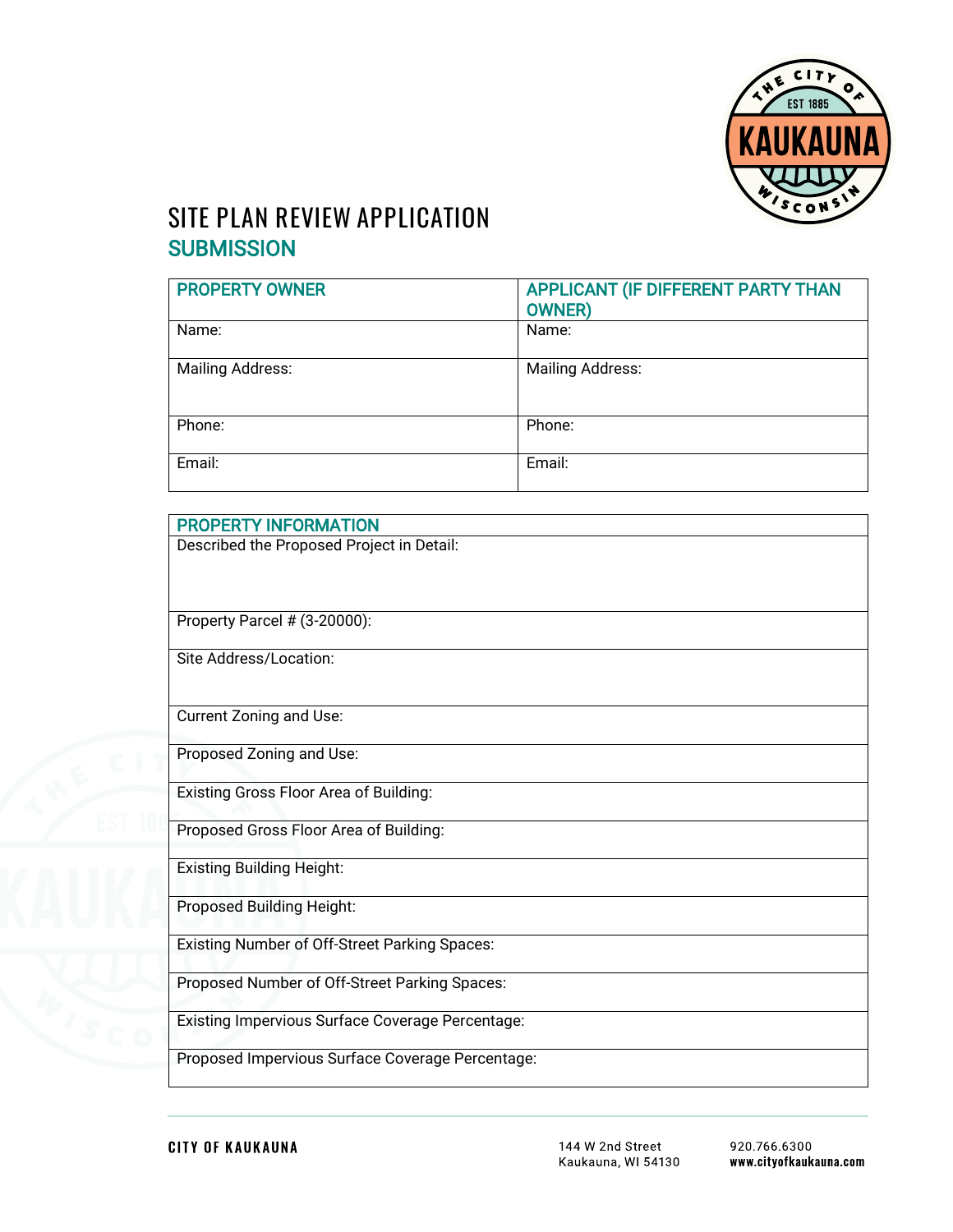I certify that the attached drawings are, to the best of my knowledge, complete and drawn in accordance with all City of Kaukauna codes.

Owner/Agent Signature:

Owner/Agent Name (Printed):

#### SITE PLAN REVIEW PROCEDURES

Site Plan Review is an administrative process that takes at maximum, 10 working business days after a submittal deadline. Plan Review process is required for all new buildings, and building expansions / additions or structures.

Early in the process, consult the Site Application Checklist (attached) for a complete list of plan requirements and contact staff in the Planning and Community Development Department for initial direction and assistance. In addition, it is your responsibility to notify utility companies regarding your proposed development.

The Planning and Community Development Department and other City Departments will review the Site Plan. The Site Plan Review Committee meets on an ad hoc basis, but complete submittals must be received 10 business days prior to a requested convening of the City's Industrial Park Commission.

Submit a set of plans, a digital copy of the plans in PDF or compatible format, and one of each application: Site Plan, Erosion Control, and Stormwater Utility Service Application. The Site Plan Set shall include Site, Utility, Grading, Drainage, Erosion Control, Landscape, Architectural Elevations, Photometric Information, Road and Driveway widths, Material composition of road and driveways, Parking Plans, Hydrant Locations (public and private), Distances of Buildings (length, width, and distance from sidewalks, roads and driveways. Additionally, please indicate if the property will be utilizing a Knox Box. This application should be submitted to the Application Coordinator listed below. \*Please note: each of the City of Kaukauna's Industrial Parks have protective covenants adopted that impact building design. Please review protective covenants for your prospective development site here: <https://cityofkaukauna.com/business/districts/>

After review by City Departments, questions, comments and requested revisions will be returned to the applicant in advance of the Industrial Park Commission meeting. With approval of the Planning and Community Development Department Head and reviewer, the Planning and Community Development Department will refer the site plan to the City Industrial Park Commission. This process aims to reduce the number of public appearances a developer must make before the City Industrial Park Commission and to present more fully formulated site plans to the Industrial Park Commission for their formal approval.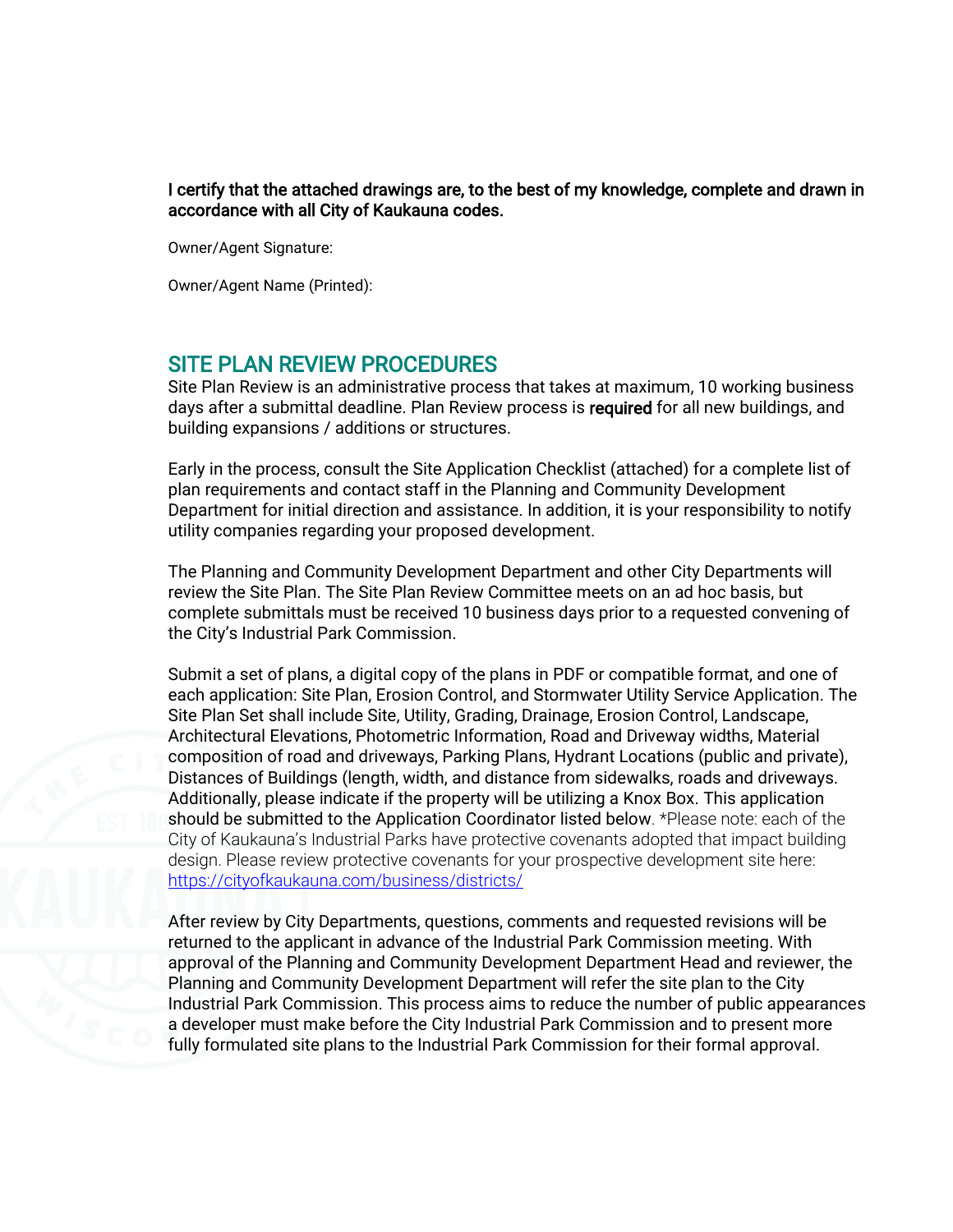#### SITE PLAN CHECKLIST

This Site Plan checklist has been prepared to provide the applicant with a clear understanding of what is needed to complete a Site Plan Review. It is our hope that by providing a very detailed list of information to be shown on the Site Plan and a specific format for its presentation, review time will be kept to a minimum and will prevent costly time delays caused by incomplete plans. Your courtesy in following this checklist carefully will ensure prompt review and approval at the earliest possible date.

## APPLICATION FORM AND SITE PLANS

Application forms are available from the Planning and Community Development department and online and should be filed 45 days prior to a request for permits. Those who may file are the property owner, a person having the lawful power of attorney, or a representative of the owner such as an architect, engineer, or other agent designated by the property owner. In no case will an application be accepted without an original signature of the property owner(s) or his/her agent. All blanks on the application must be filled or an explanation given in a letter of intent.

When the applications (Site Plan, Erosion Control, and Stormwater Utility), Site Plan set, documentation and other required information have been prepared, please contact the Application Coordinator, Allyson Brunette to meet briefly (30 minutes or less) while submitting. This will ensure that the Coordinator (prior to convening Department Heads) has a full picture of your development goals. \*Please do not just drop off or mail plans, as this may create further need for additional conversations prior to the Site Plan Review Committee convening.

## A COMPLETED APPLICATION INCLUDES:

- Completed Site Plan application
- Completed Erosion Control Permit application and necessary fees
- Completed Stormwater Utility Service application
- Completed Construction Site Stormwater Management form
- Calculations for sanitary sewer and water
- Calculations for storm sewer design
- Site Plan set (hard copy and digital) to include:
	- $\circ$  Sheet 1 Site Plan layout and streets, including designated fire lanes
	- $\circ$  Sheet 2 Utilities, grading and drainage plan
	- $\circ$  Sheet 3 Erosion control plan
	- $\circ$  Sheet 4 Landscape and lighting plan